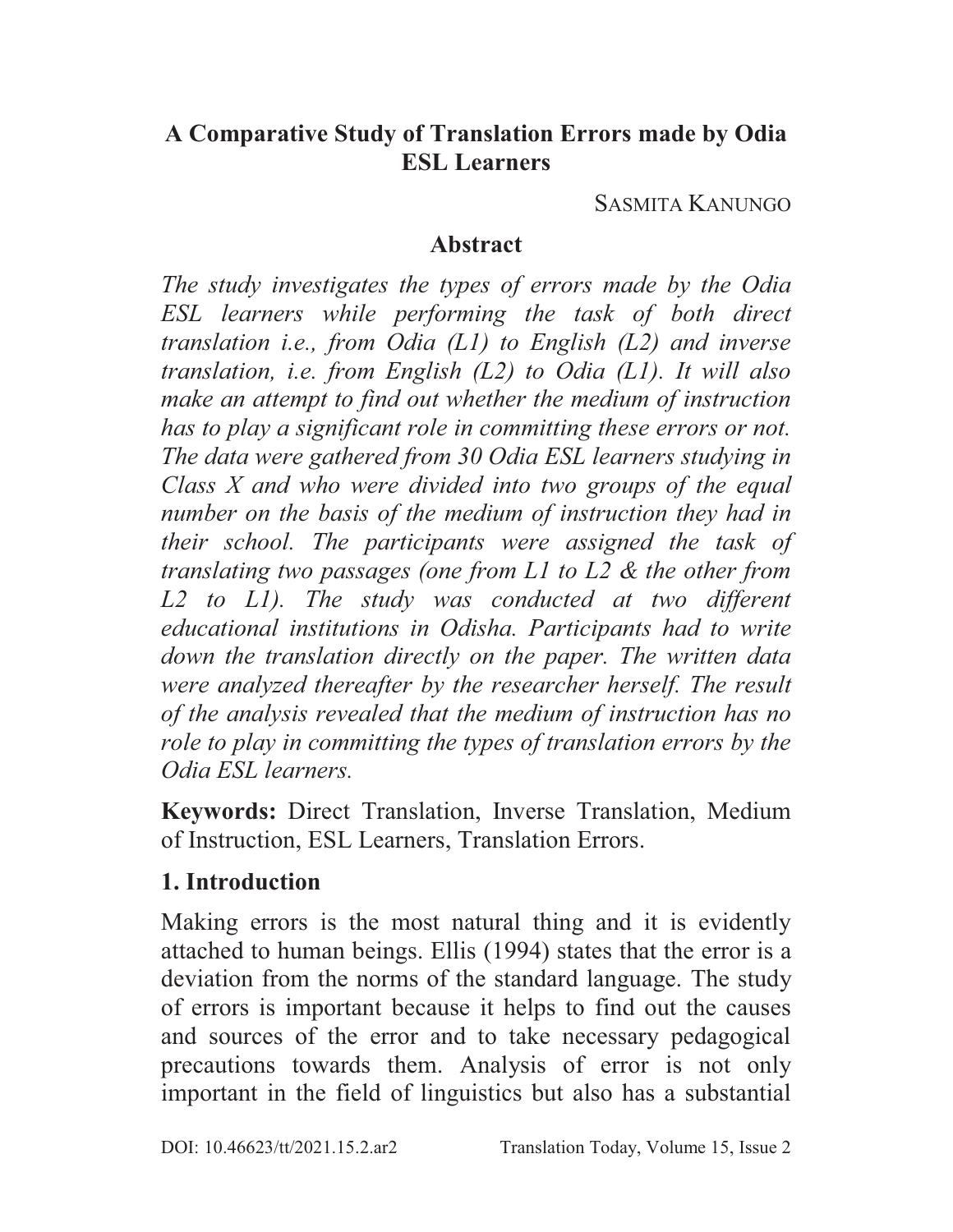part to play in the field of translation. The quality of a translation can be assessed by looking at the presence or absence of the errors. The present paper will look into the types of translation errors committed by the Odia ESL learners while performing the direct translation and inverse translation. It will also observe the role of the medium of instruction behind committing these errors. A long-term general notion is that English medium students have a better hold of the language than the state board medium students. It has been advertised by the International School Agra (affiliated to CBSE), Agra, U.P. that by joining an English medium school, the student will start to think in English and he/she will eliminate the practice of thinking in one's native language and then translating it into English. This notion is prevalent not only in Odisha but also in other 29 states of India. The present study is only confined to the ESL learners of Odisha. It will look into the translation errors committed by both the English medium students and the Odia medium (state-board medium) students. Thus, the research questions addressed in the paper are:

- 1. What are the different types of translation errors committed by the English medium and Odia medium ESL learners?
- 2. Does the medium of instruction of the participants interfere in committing these errors?

# **2. Review of Literature**

In order to analyze learners' errors in a proper way, it is necessary to make a distinction between errors and mistakes. Corder (1964) states errors are deviations of some systems of language that the learner is making. Errors are systematic and it is due to the learners' still developing knowledge of the target language rule system. On the other hand, he said mistakes are deviations due to performance factors. They are typically random and are readily corrected by the learner when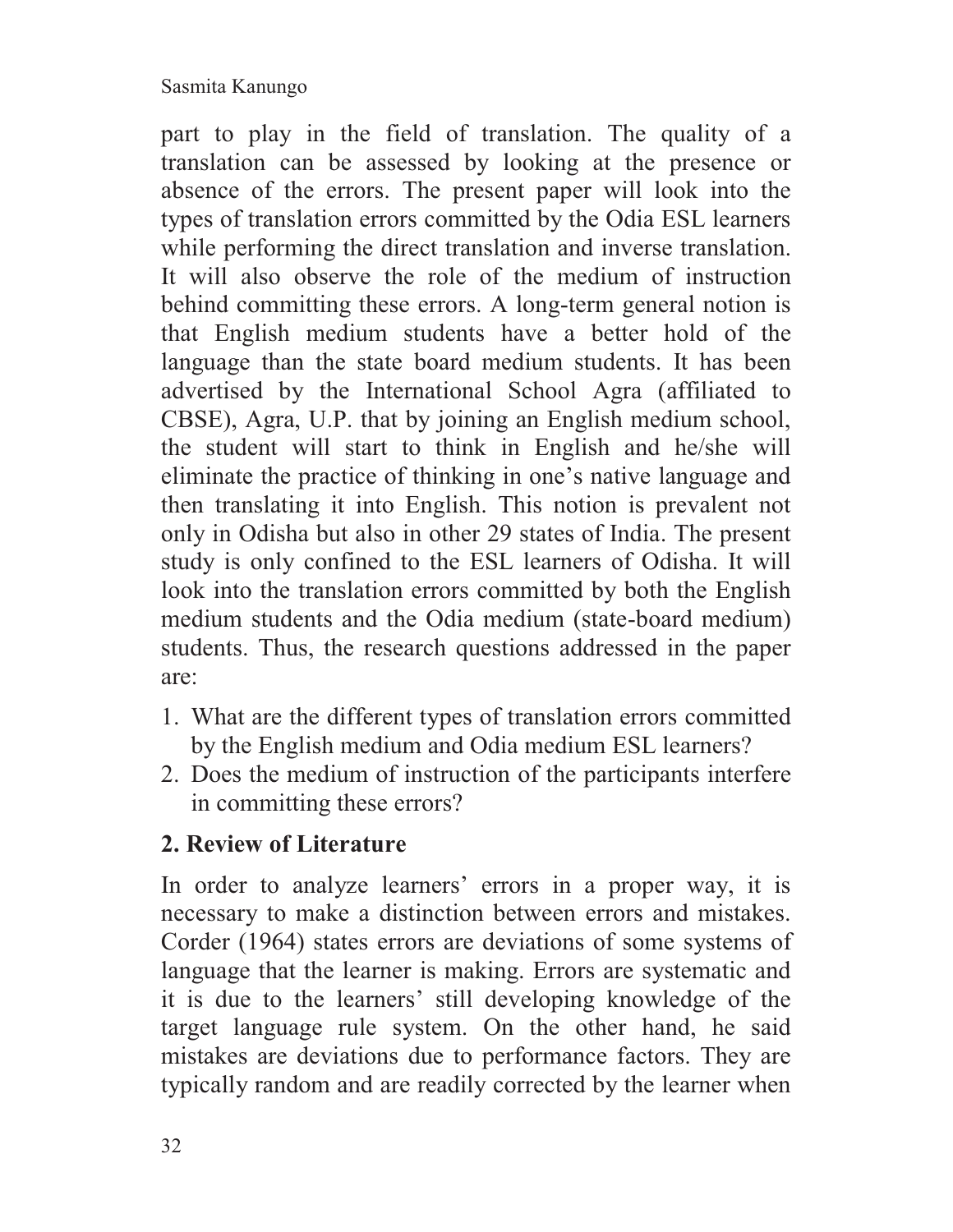his attention is drawn to them. The field of Error Analysis (EA) in Second Language Acquisition (SLA) was established in the 1970s by Corder and colleagues. It helps the teacher or the researcher to understand the learners'' difficulties and also explains the causes of errors. According to (James 1998) errors are classified according to modality (whether learner's behaviour is receptive or productive), medium (spoken or written), and level (substance, text or discourse).

Concerning the translation errors; Hatim (2001) states that translation errors cannot be categorized into any fixed models. The causes of such errors are due to the lack of comprehension, or misuse of words (Wongranu 2017). Pym (1992) states that there are two types of translation errors: binary and non-binary errors. Binary errors are any errors that occur as incorrect translation. On the other hand, non-binary errors are those which are not completely wrong but may not be appropriate and can be improved. Binary errors indicate language competence whereas non-binary errors reflect translation competence (Wongranu 2017). Pojprasat (2007) is a detailed work on English to Thai and Thai to English translation. As per the findings of this work, translation errors can be categorized into three types: Semantic errors, Syntactic errors and Cultural errors. Mistranslated words, collocations or idioms were categorized as semantic errors. Mistranslated sentence structure or grammatical structures were termed as syntactic errors and those errors caused by the cultural differences of the two languages were categorized as cultural errors.

Du & Saeheaw (2020) aimed to develop an assessment framework based on error analysis and a translation grading system through identifying the most common and frequent errors committed by the Chinese students' translation work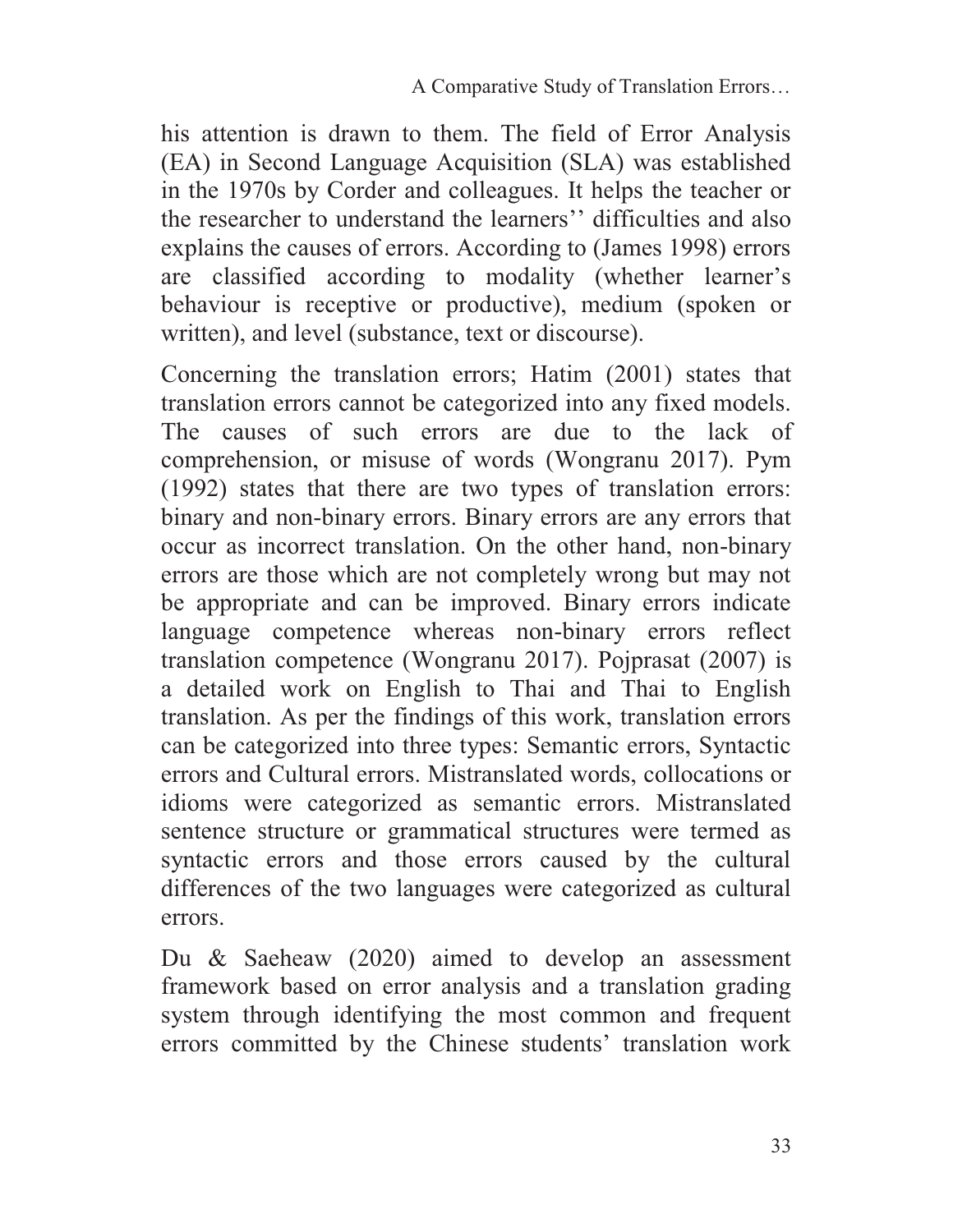into English. They categorized the errors found in their study into: text level errors, translation errors and substance errors.

#### **3. Methodology**

## **3.1. Research Design**

The study at hand is both qualitative and quantitative by nature. Qualitative in a way that it offers the description of different types of translation errors committed by the participants. It will also provide a quantitative description of the frequency of occurrence of these errors in the case of the participants' translation.

## **3.2. Participants**

Participants of the study involved 30 Odia ESL learners from two different schools. All the participants belong to the class X. 15 students were selected from a reputed English medium School in Odisha, i.e. St. Joseph Girls' High School (affiliated to ICSE board), Cuttack, Odisha and the other 15 students were selected from Ravenshaw Collegiate School (affiliated to BSE, Odisha). The participants were selected on the basis of their percentile secured in the subject of English in the final exam of their previous academic year. Those students who had secured 55%-65% of marks in English were selected for the study. All the participants had average exposure to English besides their school time. They were being interviewed by the researcher regarding their exposure to the language before conducting the main study.

One important point should be mentioned here that the participants who belonged to the English medium school had a provision of taking Odia as a compulsory language course from standard I to X. They also had an alternative system that if students will choose Hindi as their language subject over Odia, still they have to learn Odia compulsorily for a period of 2 years.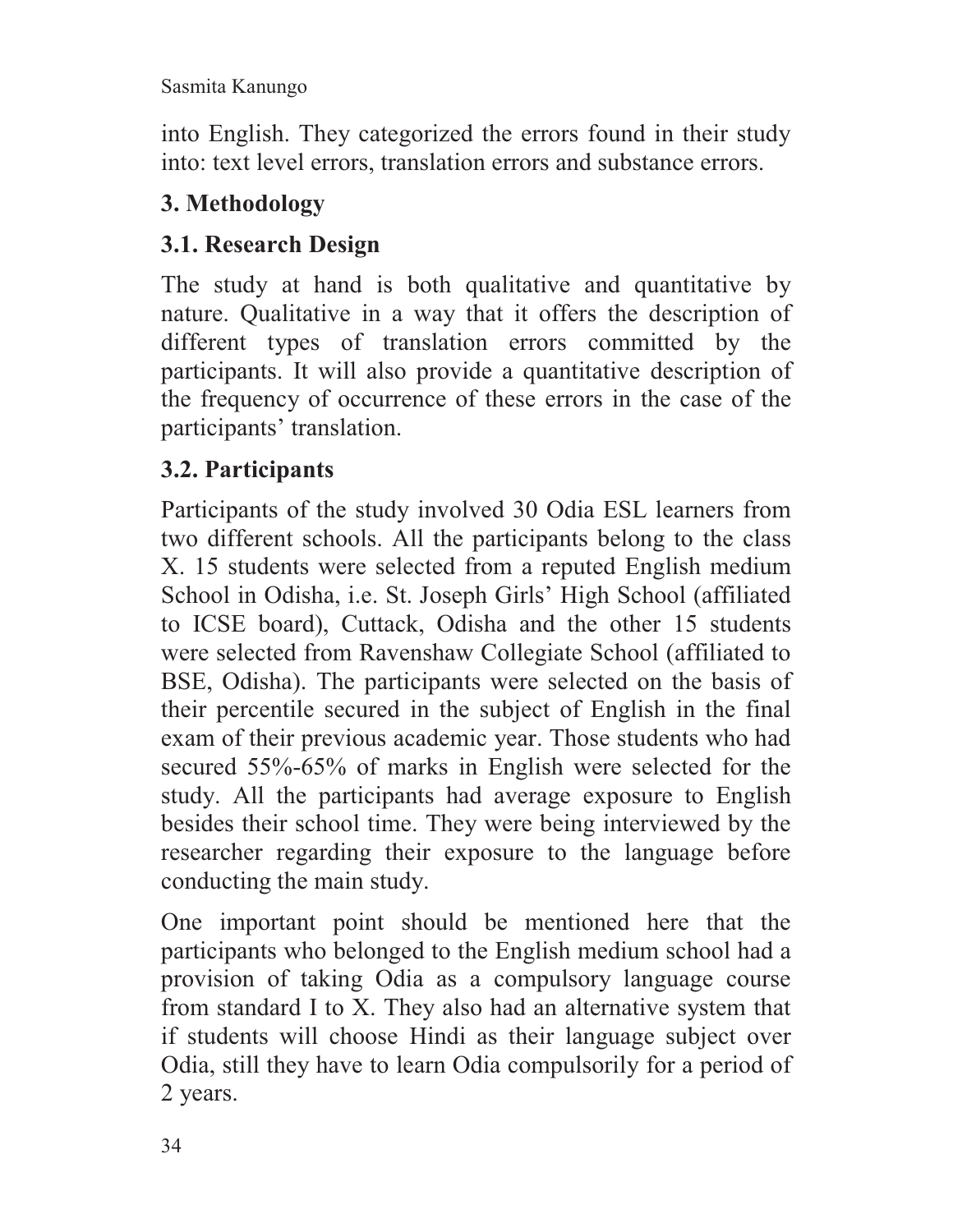## **3.3. Passages Selected for the Study**

As the study will focus on both direct and inverse translation; two passages were selected to serve the purpose. One passage was in Odia and the participants had to translate it into English. The other passage was in English and the participants had to translate it into Odia. Each passage consisted of 250 words. Both the passage contained short sentences. The passages were selected from the participants' course books prescribed by the respective boards for class X. The reason behind selecting the passages from their coursebook was to hold on to topic familiarity. The participants have already completed the chapters in their course.

#### **3.4. Procedure**

The selected passages were given to the participants in printed versions with all the necessary instructions. All the participants were asked to follow the instructions and do the translation in the space provided below the passages. The participants were given 45 minutes to complete each task. The answers were analyzed by the researcher for further interpretations. Based on the observation of the collected data, the necessary statistical methods were employed in order to give a quantitative picture of the errors' frequency of occurrence and their percentiles.

#### **4. Data Analysis**

The errors found in the participants' translation were divided into two categories based on the nature of the error: 1. Syntactic Error and 2. Semantic Errors. Table 1 represents the different types of errors found in the translation of both passages.

| Errors found in the passage (Odia- | <b>Errors found in the passage (English-</b> |  |
|------------------------------------|----------------------------------------------|--|
| English)                           | Odia)                                        |  |
| 1. Preposition (syntactic)         | 1. Malformation of Sentence (syntactic)      |  |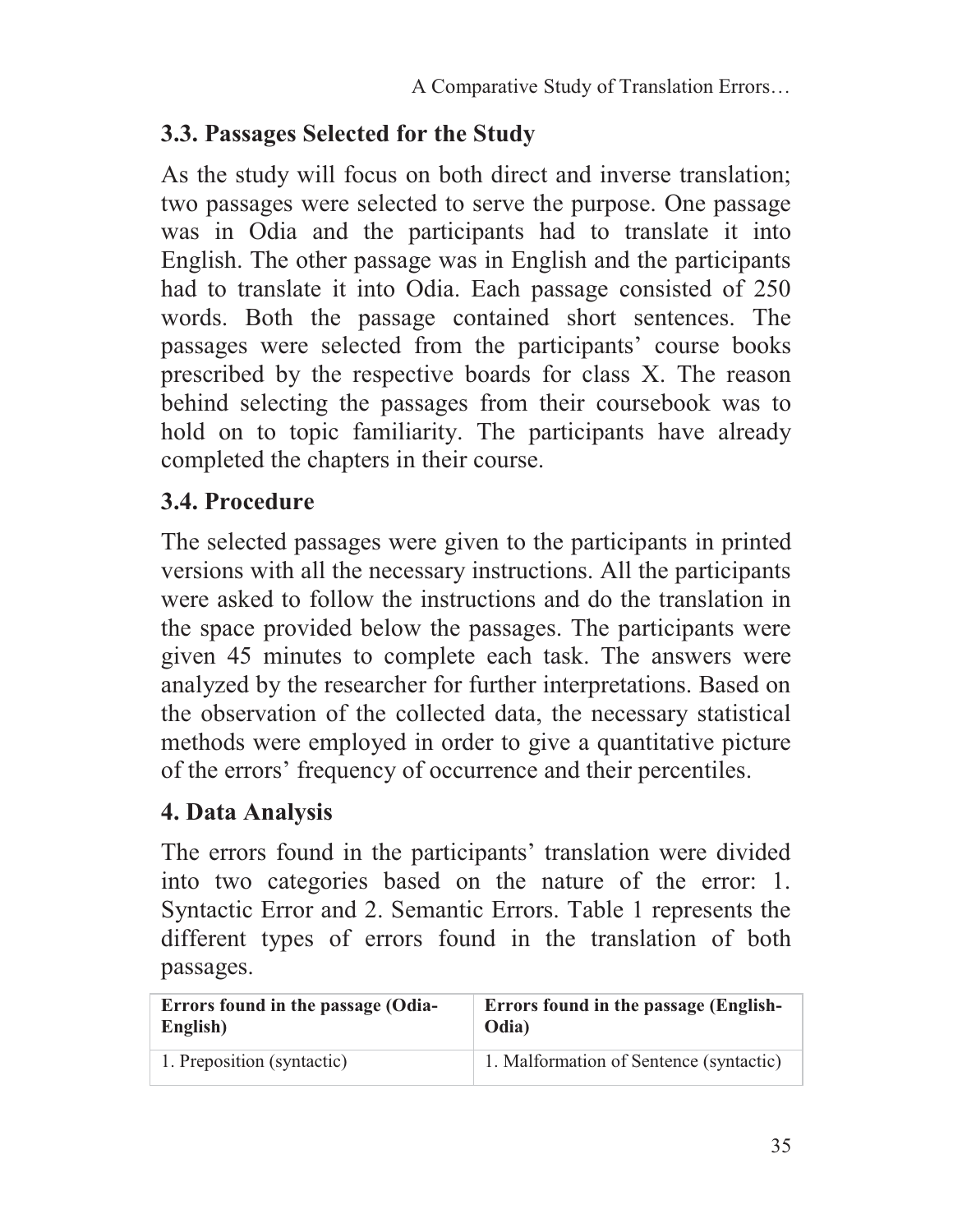| 2. Determiner (syntactic)              | 2. Subject-Verb-Agreement. (syntactic) |
|----------------------------------------|----------------------------------------|
| 3. Tense (syntactic)                   | 3. Spelling (syntactic)                |
| 4. Spelling (syntactic)                | 4. Punctuation (syntactic)             |
| 5. Punctuation (syntactic)             | 5. Tense (syntactic)                   |
| 6. Subject-Verb-Agreement. (syntactic) | 6. Lexical Choice (semantic)           |
| 7. Lexical Choice (semantic)           | 7. Inversion of Meaning (semantic)     |
| 8. Inversion of Meaning (semantic)     | 8. Omission of Meaning (semantic)      |
| 9. Use of Ambiguous Word (semantic)    | 9. Use of Ambiguous words (semantic)   |
| 10. Omission of Meaning (semantic)     |                                        |

Table1: Types of syntactic and semantic errors found in participants' translations.

#### **4.1. Errors Found in Odia-English Translation**

First, let us discuss the errors found in the passage where participants had to translate from Odia to English. As shown in Table 1, 10 types of errors were found. These errors were committed by both the English and Odia medium students in their translation task. Each error category is exemplified and discussed in the table presented below followed by a statistical analysis of the same.

| Preposition | ST: ehi drusTi-ru bicAra kale izrAel -ra Adhunika Hibru<br>$bhAsA$                                                     |  |
|-------------|------------------------------------------------------------------------------------------------------------------------|--|
|             | PT: if we think $\boldsymbol{i}$ <i>in</i> this perspective, modern Hibru language $\boldsymbol{i}$ <i>n</i><br>Izrael |  |
|             | CT: if we think <i>from</i> this perspective, the modern Hibru language<br>$of$ Izrael                                 |  |
|             | ST: ingrezi bhAsA prabhaba-re Ama desa-re bhAsA paristhiti                                                             |  |
| Determiner  | PT: Due to 0 effect of the English language in our country the<br>language situation                                   |  |
|             | CT: Due to <i>the</i> effect of the English language, the language<br>situation in our country                         |  |
| Tense       | ST: prakruta-re AncaLika bhAsA <i>heuchi</i> janatA-ra prathama                                                        |  |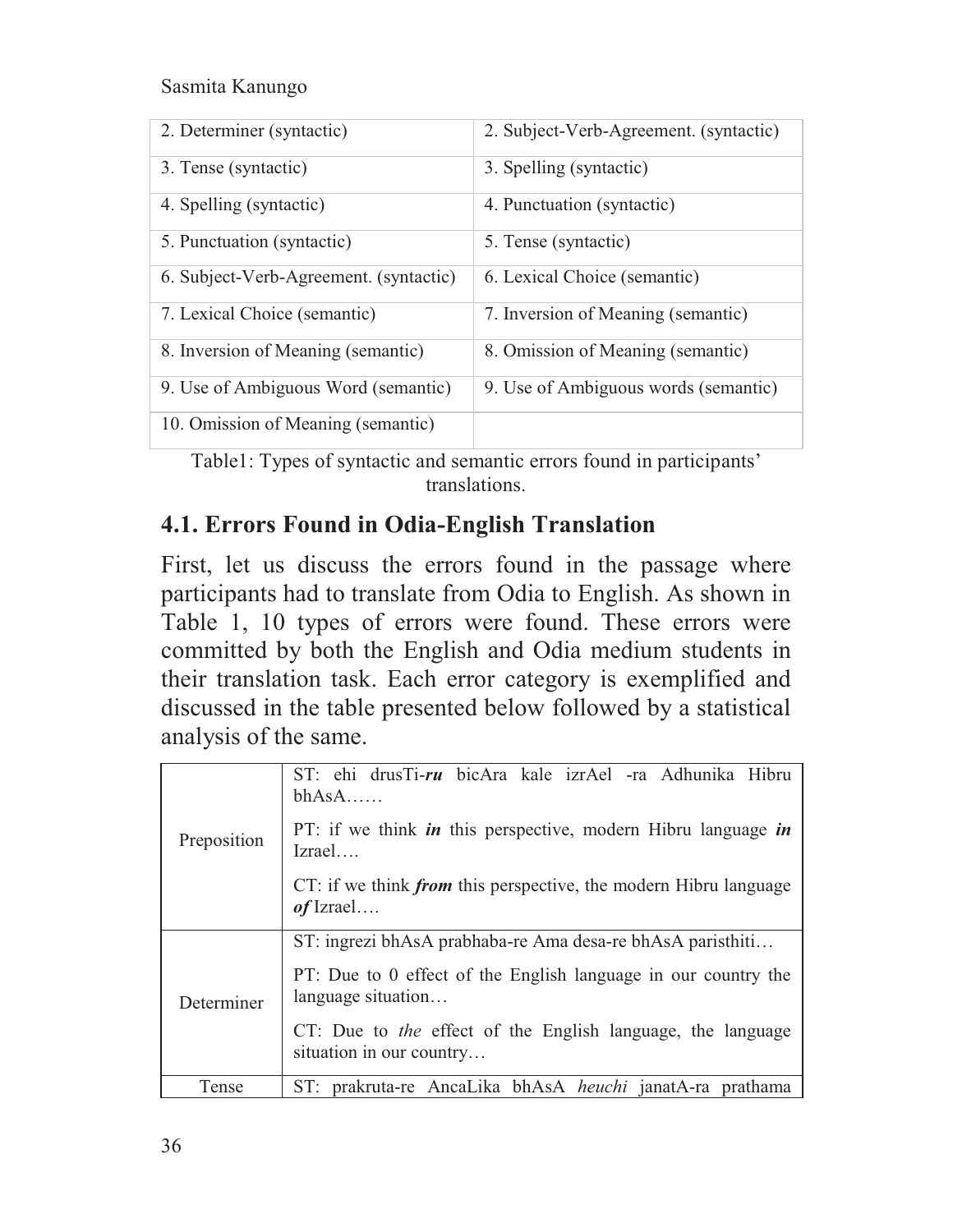|                                | prayojana.                                                                                                                           |  |
|--------------------------------|--------------------------------------------------------------------------------------------------------------------------------------|--|
|                                | PT: Actually, people <i>had the need</i> of language                                                                                 |  |
|                                | CT: Actually, regional language is the first priority of people.                                                                     |  |
|                                | ST: desa-ra khyudra siLpa-mananku banchAi rakhibA-ku hele                                                                            |  |
| Spelling                       | PT: To <i>susten</i> the small-scale industries of our country                                                                       |  |
|                                | CT: In order to <i>sustain</i> the small-scale industries of our country                                                             |  |
|                                | ST: sethipAin arthaniti khetra-re Gandhiji bidesi barjana kari                                                                       |  |
| Punctuation                    | PT: For this- Gandhiji asked to reject the foreign products and                                                                      |  |
|                                | CT: That is why in the field of economics Gandhiji asked to<br>reject the foreign and                                                |  |
|                                | ST: ehi gyAni loka-mananka-ra mAtrubhAsA prati abaheLA hela<br>jAti pakhya-re ghor durbhAgya-ra kAraNa.                              |  |
| Subject-<br>Verb-<br>Agreement | PT: Negligence of mother tongue by these knowledgeous persons<br>are the reason of misfortune of Odia people.                        |  |
|                                | CT: The negligence of these wise men towards their mother<br>tongue is the reason of misfortune of the Odia clan.                    |  |
|                                | ST: Ama desa-re bhAsA samasyA kahilA matre loka bujhanti<br>hindi-ingreji bibAda kathA.                                              |  |
| Lexical<br>Choice              | PT: In our country when we talk about the language issue, people<br>generally understand the <i>rivalry</i> between Hindi & English. |  |
|                                | CT: when we talk about the language problem in our country<br>people generally think about the Hindi-English controversy.            |  |
|                                | ST: choTa-ku rakhyA karibA-ku hele baDa-ku bAraNa karibA-ku<br>paDiba.                                                               |  |
| Inversion of<br>Meaning        | PT: In order to protect the big we have to stop the small.                                                                           |  |
|                                | CT: In order to protect the small, the big must be prohibited.                                                                       |  |
| Use of                         | ST: choTa-ku rakhyA karibA-ku hele baDa-ku bAraNa karibA-ku<br>paDiba.                                                               |  |
| Confusing<br>Word              | PT: To save the small first we have to baarr the big.                                                                                |  |
|                                | CT: In order to protect the small, the big must be prohibited.                                                                       |  |
| Omission of                    | ST: Gandhiji thik bujhipArile je ingrezi sikhyA sAsana-ra<br>madhyama hoi rahithibA jAen                                             |  |
| Meaning                        | PT: Gandhiji correctly understood that till English will stay as a                                                                   |  |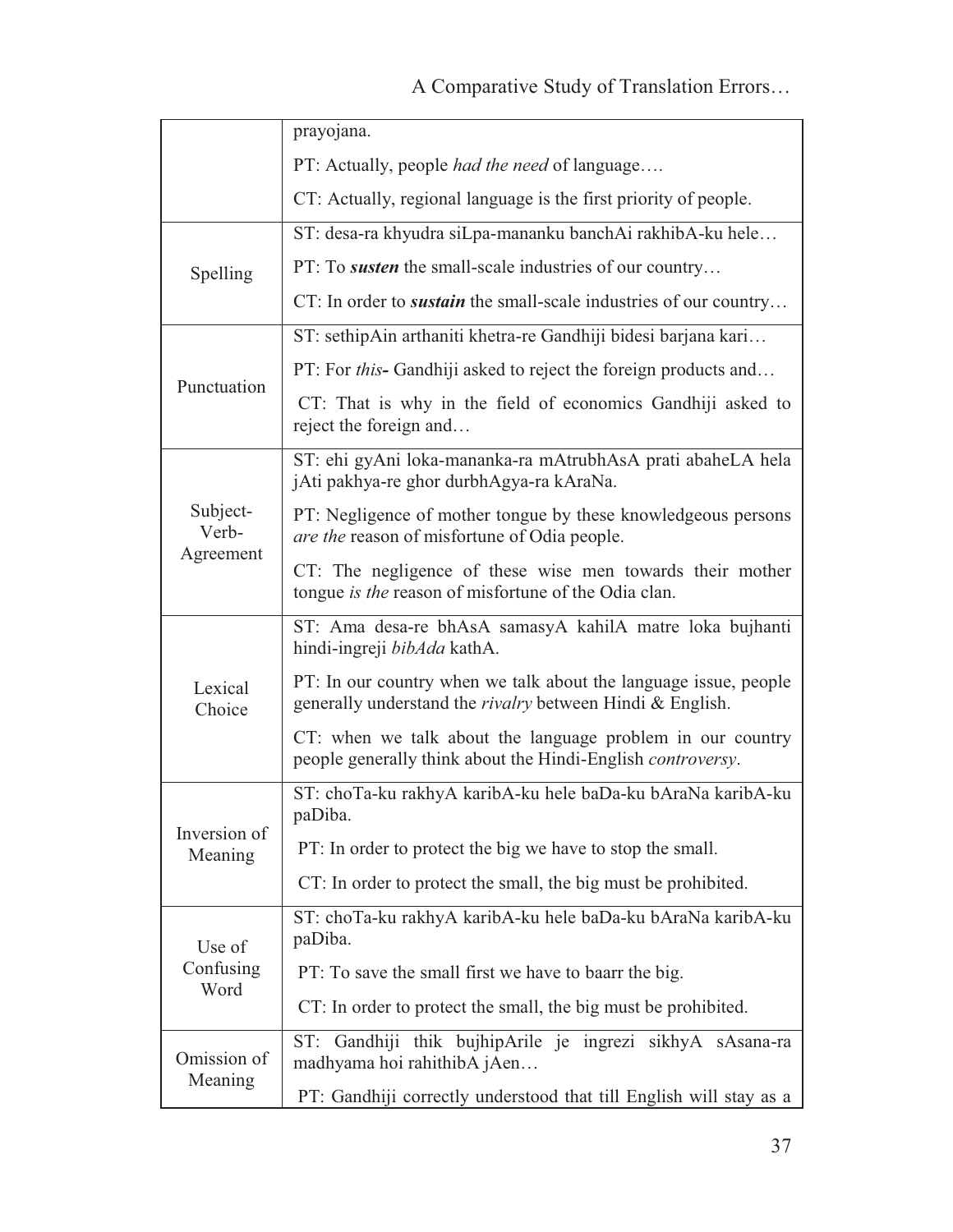medium of language of our education system…

Table 2: Examples of Errors found in Odia-English translation (ST=Source Text, PT= Participants' Translation, CT= Correct Translation)

The Table 2 presents examples of each category which are extracted from the participants' translation of the passage. In the syntactic category, errors related to prepositions had two subcategories; substitution and omission. The example given indicates the substitution of *in* instead of *from* and *of* respectively. In the case of determiners, also two subcategories were found; omission and addition. The example given above shows the omission of *the* in the sentence. As in Odia language determiners or articles doesn't exist, may be the participants have confusion regarding the usage of this category in the sentence. Participants, irrespective of their medium of instruction have committed lots of spelling errors and punctuation errors. The examples reveal it clearly. In the case of tense and Subject-Verb-Agreement, the errors indicate that the participants do not have a clear idea about the tense system and agreement structure of the target language. Table 3 shows how frequently these errors occurred in the participants' translations.

| Syntactic & Semantic<br>Errors | Frequency of<br>Occurrence | Percentage |
|--------------------------------|----------------------------|------------|
| Preposition                    | 93                         | 14.37%     |
| Determiners                    | 89                         | 13.75%     |
| Tense                          | 72                         | 11.12%     |
| Spelling                       | 53                         | 8.19%      |
| Punctuation                    | 37                         | 5.71%      |
| S-V-Agreement                  | 18                         | 2.78%      |
| Lexical Choice                 | 109                        | 16.84%     |
| Inversion of Meaning           | 86                         | 13.29%     |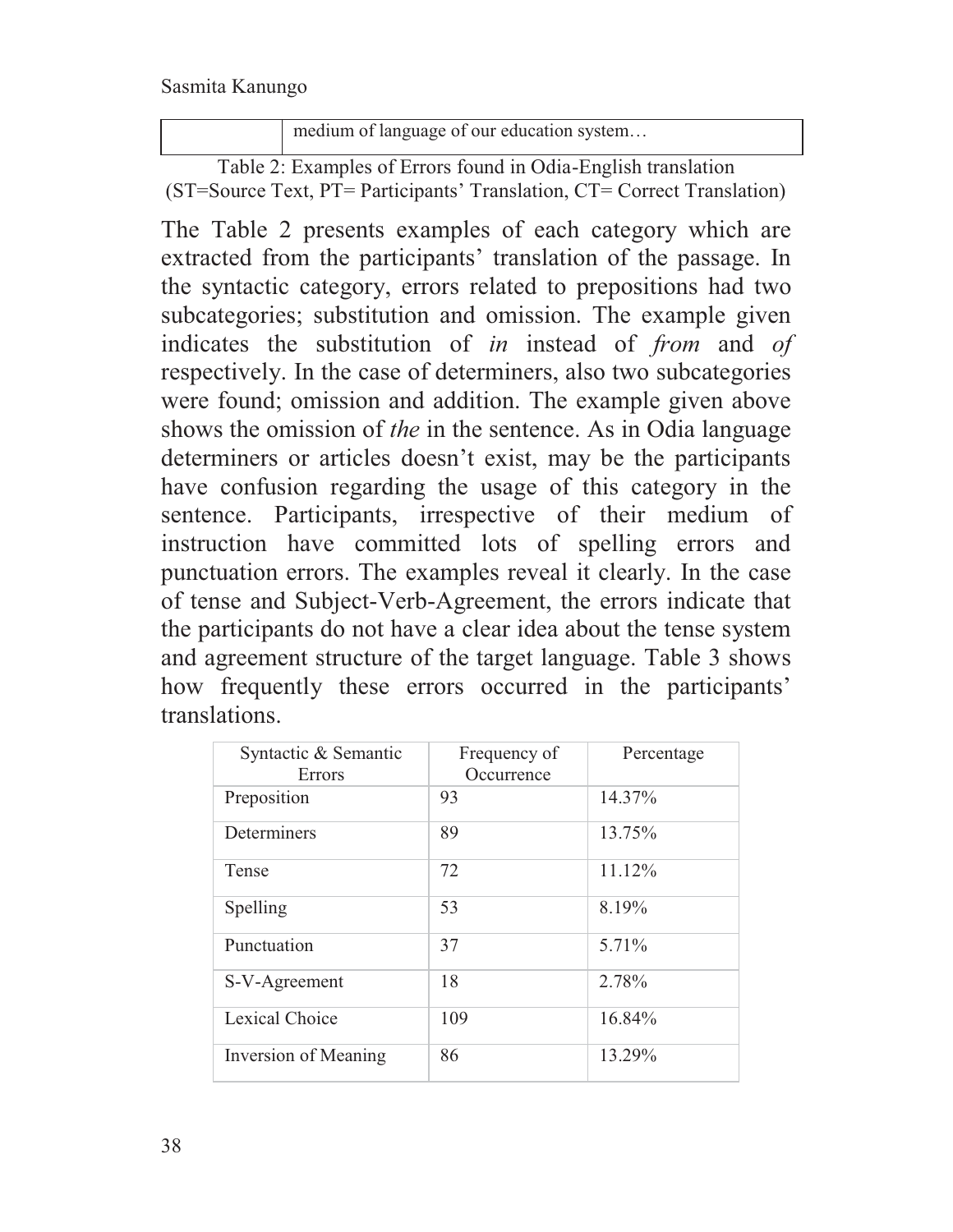A Comparative Study of Translation Errors…

| Use of Confusing Word | 63  | $9.73\%$ |
|-----------------------|-----|----------|
| Omission of meaning   | 27  | $4.17\%$ |
| Total                 | 647 | 99.9%    |

Table 3: The frequency of occurrence of overall types of errors found

The Table 3 clearly shows that in the case of syntactic errors the prepositional errors are the most frequent with 14.37% of occurrence. Similarly, in the case of semantic errors, the lexical choice category is the most frequent with 16.84% of occurrence. Determiners are the next frequently occurred errors among the other categories with 13.75%. Inversion of meaning category comes next with a percentage of 13.29. The statistics given above reveal that among the total number of errors i.e. 647, 362 are the total syntactic errors and 285 are total semantic errors. The present study aimed to find out the difference between the English medium and Odia medium students translation errors. Therefore, the graph below will present the difference between these two groups in respect of the frequency of the errors.



Illustration1: The error frequency difference between the two groups (prep.=preposition, Det.=Determiner, Punct.=Punctuation, S-V-A=Subject-Verb-Agreement, Lex.Ch.=Lexical Choice, IOM=Inversion of Meaning, UOCW=Use of Confusing Words, OMOM=Omission of Meaning)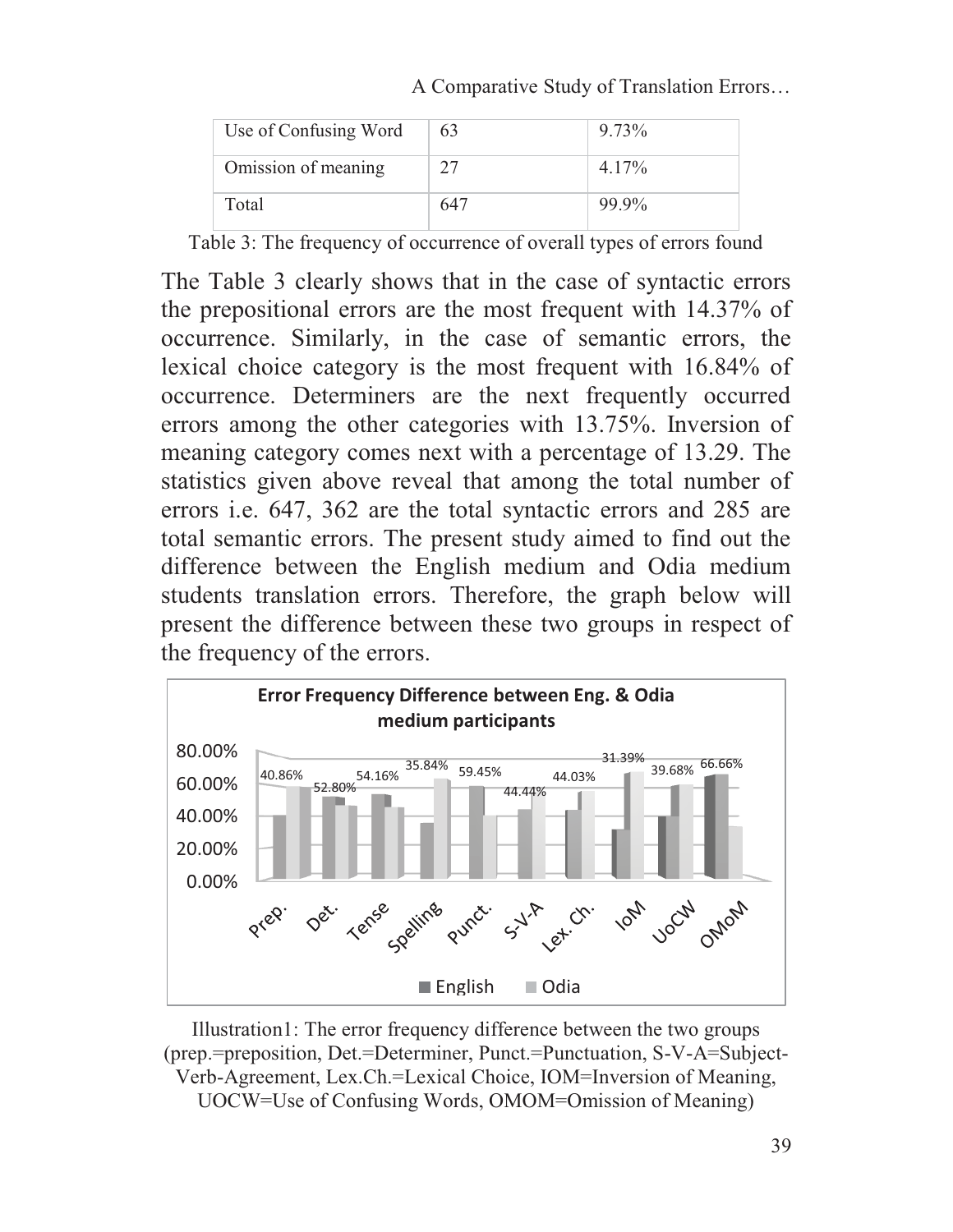The illustration above shows that in case of errors like Determiners and Punctuation the English medium participants have a greater percentage than the Odia medium, i.e. 52.80% and 59.45% respectively. Apart from these two categories, the Odia medium students have committed errors more frequently than the former group. In the case of the preposition errors, the frequency of occurrence is the highest at 59.13% for the Odia medium participants. The lexical choice category has 55.96% of frequency for the Odia medium and 44.03% for the English medium participants. Differences in other categories are clearly visible in the graph above.

# **4.2. Errors Found in English-Odia Translation**

We have already discussed the errors and their frequencies found in the Odia-English paragraph. Here, we will analyse the passage where participants had to translate from English-Odia. Errors found in the translation of this passage are exemplified below from the participants' translations.

|                              | ST: Prayer is not mere exercise of words or of the ears.                                                 |
|------------------------------|----------------------------------------------------------------------------------------------------------|
| Malformation<br>of Sentences | PT: prArthanA nA kebaLa shabda-ra byabahAra kimbA kAna-ra<br>byabahAra.                                  |
|                              | CT: prArthanA kebaLa shabda kimbA kAna-ra byAyAma nuhe.                                                  |
|                              | ST: We find it difficult to remain perpetually in communion with<br>the Divine.                          |
| Subject-Verb-<br>Agreement   | PT: paramAtmA-nka saha joDi hoi <i>rahile</i> ama sakAse                                                 |
|                              | CT: paramAtmA-nka saha sadAsarbadA joDi hoi <i>rahibA</i> Ama<br>pAin kasTa.                             |
|                              | ST: I am glad that you all want me to speak on the meaning and<br>necessity of prayer.                   |
| Spelling                     | PT: prArthanA ra AbasyakatA ebang artha Bisaya-re kahuthibAru<br>mu garbAnita mane karuchi.              |
|                              | CT: mu garbAnvita je ApaNa-mAne mate prarthanA-ra artha<br>ebang AbasyakatA bisaya-re kahibA-ku cAhAnti. |
|                              |                                                                                                          |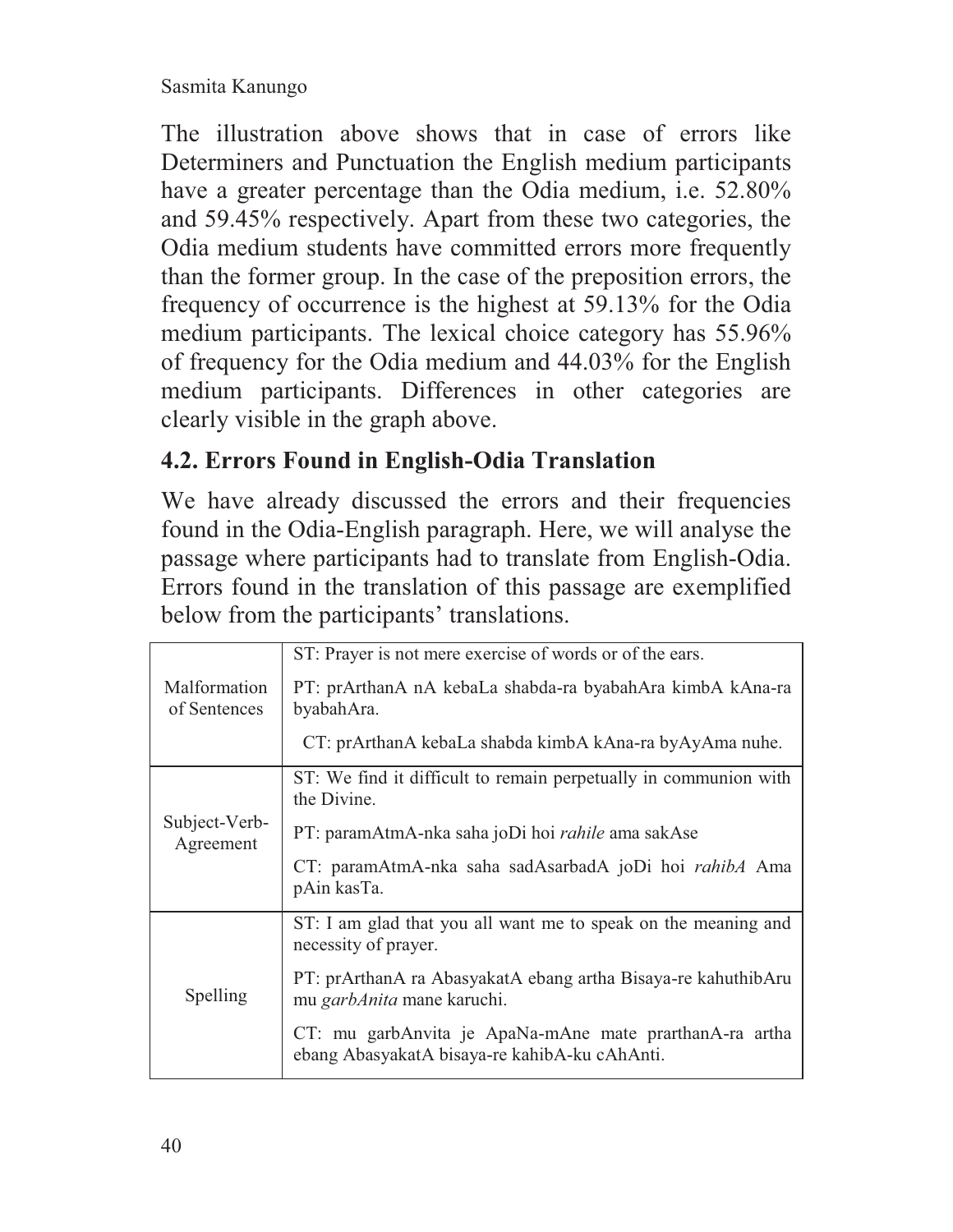| Punctuation                  | ST: I believe that prayer is the very soul and essence of religion.                              |  |
|------------------------------|--------------------------------------------------------------------------------------------------|--|
|                              | PT: mu biswAs kare je, prArthanA heuchi dhrama-ra AtmA.                                          |  |
|                              | CT: mu biswAs kare je prArthanA heuchi dhrama-ra AtmA ebang<br>sAra.                             |  |
|                              | ST: He who has experienced the magic of prayer may do without<br>food for days.                  |  |
| Tense                        | PT: jie prArthanA-ra camatkAritA jANithilA se binA khAibA-re<br>bahut dina rahithilA.            |  |
|                              | CT: jie prArthanA=ra camatkAritA anubhaba kari-chi, se binA<br>khAdya re bahut dinar ahi pAribe. |  |
| Lexical<br>Choice            | ST: I believe that prayer is the very soul and essence of religion.                              |  |
|                              | PT: mu biswAs kare je prArthanA heuchi dhrama-ra AtmA ebang<br>soundarjya.                       |  |
|                              | CT: mu biswAs kare je prArthanA heuchi dhrama-ra AtmA ebang<br>sAra                              |  |
|                              | ST: It is better in prayer to have a heart without words.                                        |  |
| Inversion of<br>Meaning      | PT: prArthanA-re hrudaya sahita shabda rahibA bhala.                                             |  |
|                              | CT: prArthanA-re shabda byatita hrudaya rahibA bahut bhala.                                      |  |
|                              | ST: Prayer is either petitional or an inward communion.                                          |  |
| Omission of<br>Meaning       | PT: prArthanA eka agyAn kimbA sambAda hoipAre.                                                   |  |
|                              | CT: prArthanA eka anurodha kimbA Antarika aikikatA hoipAre.                                      |  |
|                              | ST: Whether by reason or by instinct or by superstition                                          |  |
| Use of<br>Confusing<br>Words | PT: kouNasi kAraNa basatah hou bA swabhAbasata hou ba<br>andhabiswas hou                         |  |
|                              | CT: KouNasi kAraNa basatah hou kimbA swabhAbik hou abA<br>andhabiswas hou                        |  |

Table 4: Examples of Errors found in English-Odia Translation

The above examples are taken from the translation of the participants from both groups. In the syntactic category, the malformation of sentences occurred where participants have written ungrammatical or ill-structured sentences. The spelling errors are more frequent in this passage in comparison to the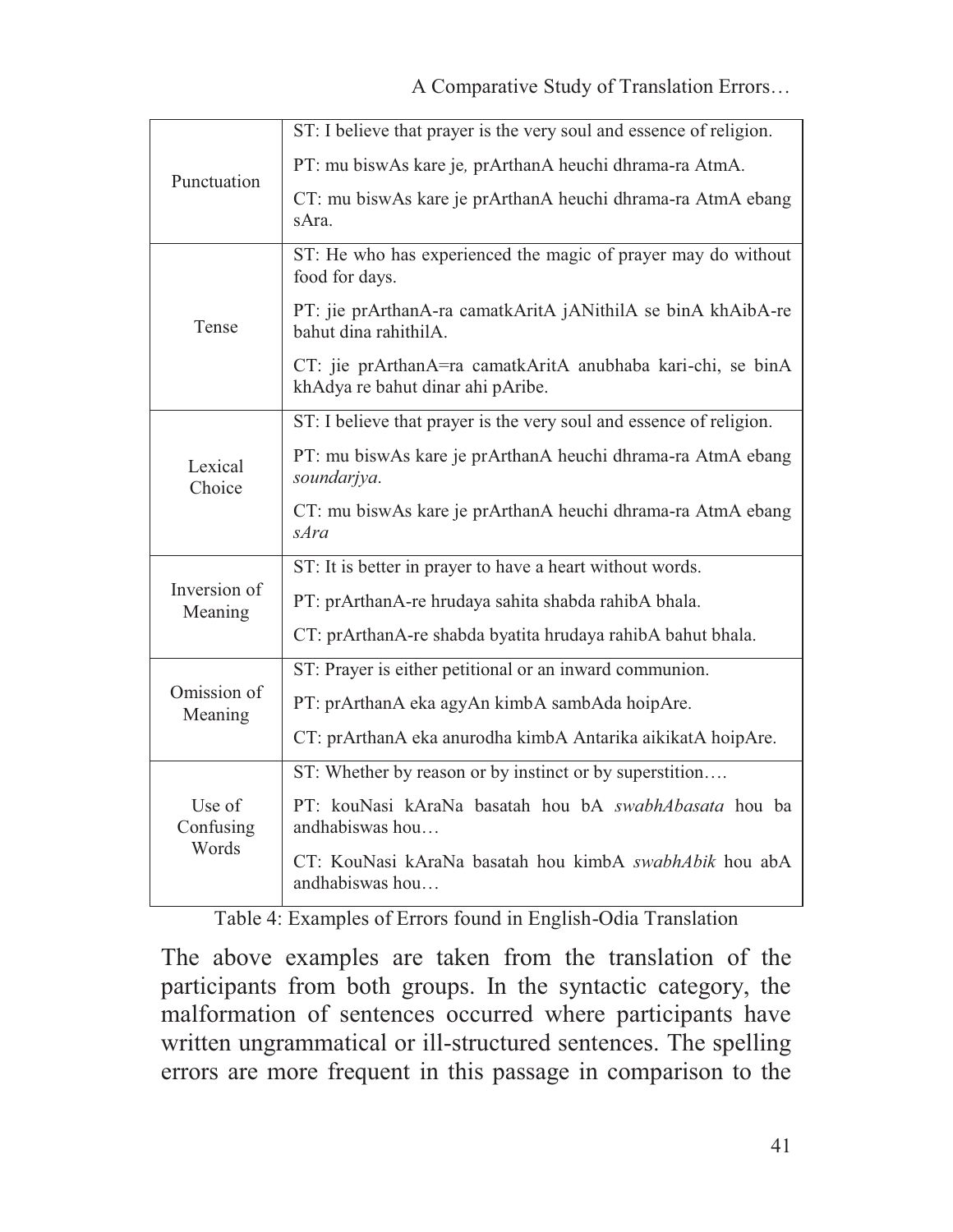Odia-English passage. Also, the number of confusing words is higher than in the previous passage. The subject-verb agreement had also become problematic for the participants while translating. The table below will show the frequency of occurrence for each error along with the percentage.

| Syntactic & Semantic<br>Errors | Frequency<br>of<br>Occurrence | Percentage |
|--------------------------------|-------------------------------|------------|
| Malformation of<br>Sentence    | 110                           | 12.74%     |
| Sub-Verb Agreement             | 99                            | 11.47%     |
| Spelling                       | 92                            | 10.66%     |
| Punctuation                    | 88                            | 10.19%     |
| Tense                          | 81                            | 9.38%      |
| <b>Lexical Choice</b>          | 118                           | 13.67%     |
| Omission of meaning            | 89                            | 10.31%     |
| Inversion of Meaning           | 105                           | $12.16\%$  |
| Use of Confusing Word          | 81                            | 9.38%      |
| Total                          | 863                           | 99.9%      |

Table 5: The frequency of occurrence of overall types of errors found

The Table 5 shows that among all the errors found in the translation of this passage, the lexical choice category has occurred more frequently with 13.67%. Then malformation of sentences comes with a percentage of 12.74. Inversion of Meaning comes next with 12.16%. In comparison to the other passage here, participants have also frequently committed the agreement errors which have 11.47% of frequency. Spelling and punctuation errors are also occurred frequently in this passage rather than in the former one. The graph below will reveal the difference between the two groups in case of the occurrence of these errors.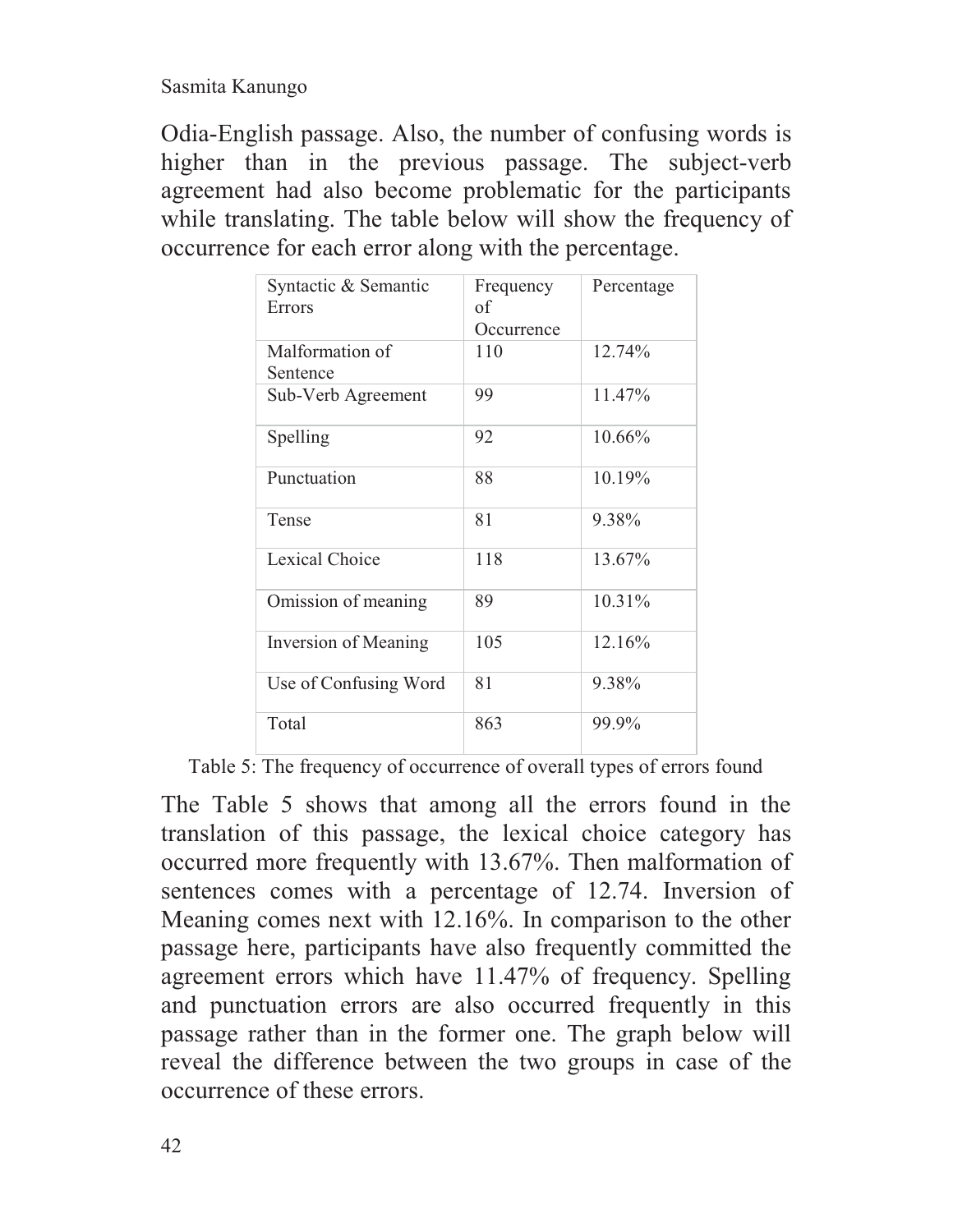

Illustration 2: The error frequency difference between the two groups. (MOS=Malformation of Sentences, S-V-A= Subject-Verb-Agreement, Punct.=Punctuation, Lex.Ch.=Lexical Choice, IOM=Inversion of Meaning, OMOM=Omission of Meaning, UOCW=Use of Confusing Words)

In the above statistical illustration, it is clear that in the case of the translation from English to Odia the percentage of error occurrence is higher in the English medium group. In case of malformation of sentences, spelling, tense and use of confusing words; the English medium group has the higher percentage of error occurrence, i.e., 60.90%, 61.95%,60.49% and 60.49% respectively. While the Odia group has a higher percentage of error occurrence in punctuation and inversion of meaning, i.e., 52.27% and 55.23% respectively.

#### **5. Findings, Conclusion and Suggestion**

The qualitative analysis of the translation made by the participants of both the groups (English & Odia medium) revealed different types of syntactic and semantic errors committed by them. The overall categorization of these errors is presented in Table 1 above. Passage wise analysis of the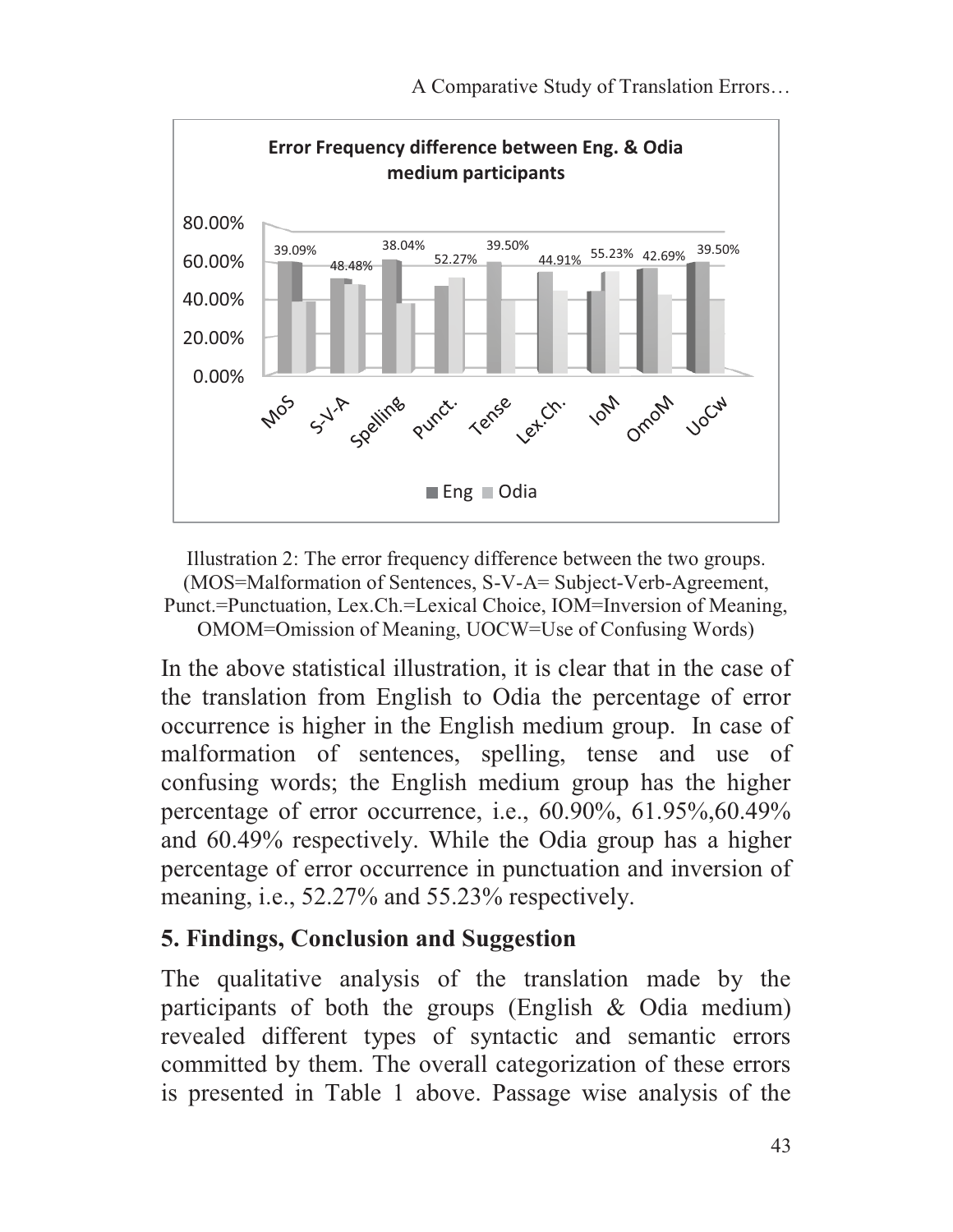data revealed certain important points: 1. In the case of the Odia-English passage, the errors pertaining to determiner have two sub-categories; omission and addition. It may be due to the reason that Odia language does not contain the determiner category. In the case of English-Odia passage translation, this category does not exist. In the case of English-Odia translation, participants have many times wrongly formed the structure of the sentences. It showed their lack of knowledge regarding the structure of the sentences in the target language. In the case of semantic errors, often the participants have committed errors in choosing the correct lexical item in both Odia-English and English-Odia translation.

Secondly, the paper also aimed to find out the effect of the medium of instruction on the participants' translation. The quantitative analysis of the data revealed that participants in both groups have committed errors. One point to think further is that as per the analysis English medium group has committed a greater number of errors in translating from English to Odia while the Odia medium group had committed more errors in Odia-English translation. Illustration 2 clearly shows that while translating from English to Odia, the English medium group has committed spelling errors, inappropriate choice of lexical items, inversion of meaning and malformation of the sentence more frequently with a higher percentage. Similarly, while translating from Odia to English, the Odia medium group has committed preposition errors, inversion of meaning and wrong choice of lexical items more often which is displayed in Illustration 1.

Though the findings of the study indicate that the medium of instruction has the least role to play in committing translation errors in the case of Odia ESL learners, still at this point it cannot be generalized because the study is based upon a smaller number of participants. The findings of the present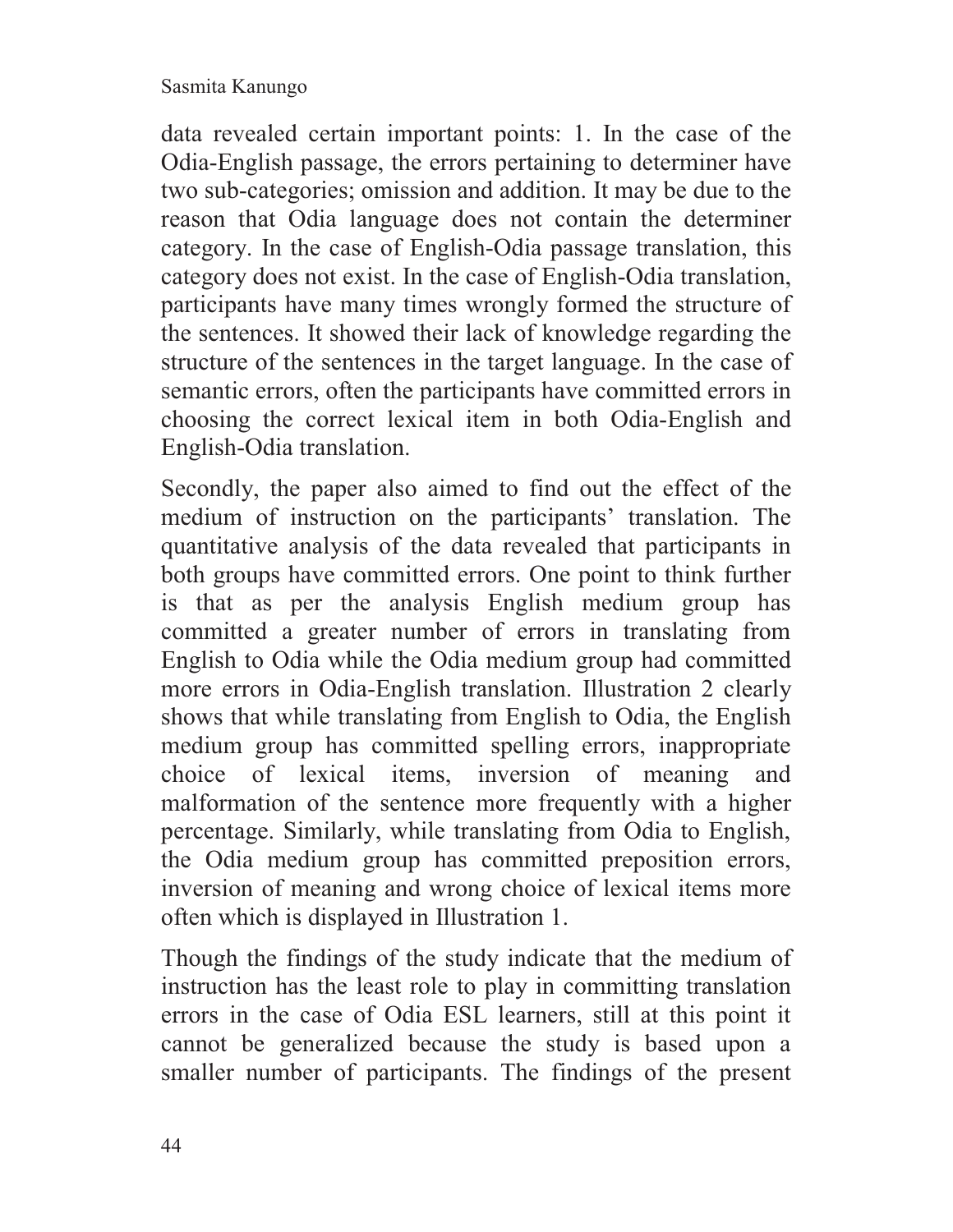study are still open to more exploration with a large group of participants before reaching any generalization. It will surely help the researchers in both translation and linguistics fields to make an in-depth study on the Odia ESL learners' translation in future.

Malmkjaer (2011) states, "translation is an activity that aims at conveying meaning or meanings of a given linguistic discourse from one language to another". Researchers also have declared that there can be no absolute correspondence between languages; hence no perfect translation is possible. Since the study above presented the different types of translation errors committed by the learners of English medium and the medium prescribed by the state board, hence it is necessary to suggest certain changes that can help the learners as well as the trainers/teachers to understand the process of translation in a much effective way. As the paper is concerned with the students of school level, the role of the trainer/teacher becomes of primary importance at this level. His/her well understanding of the process will help the learners to enhance their skill of translation. A few steps can be taken from the trainer's perspective:

1. To make the students understand that the process of translation focuses primarily on meaning rather than on the grammatical form or structure of the sentence. e.g., jAsmine ku barsA bhala lAge.

(*Jasmine-acc rain like feel*.)

If a student has translated the above sentence as "Jasmine like rain" instead of "Jasmine likes rain", then he/she should not be given a zero number by the trainer. Even if he/she has omitted the third person inflexion mark, the meaning is conveyed properly. The skill of translation will be achieved when the meaning of the sentence will be conveyed properly from one language to the other.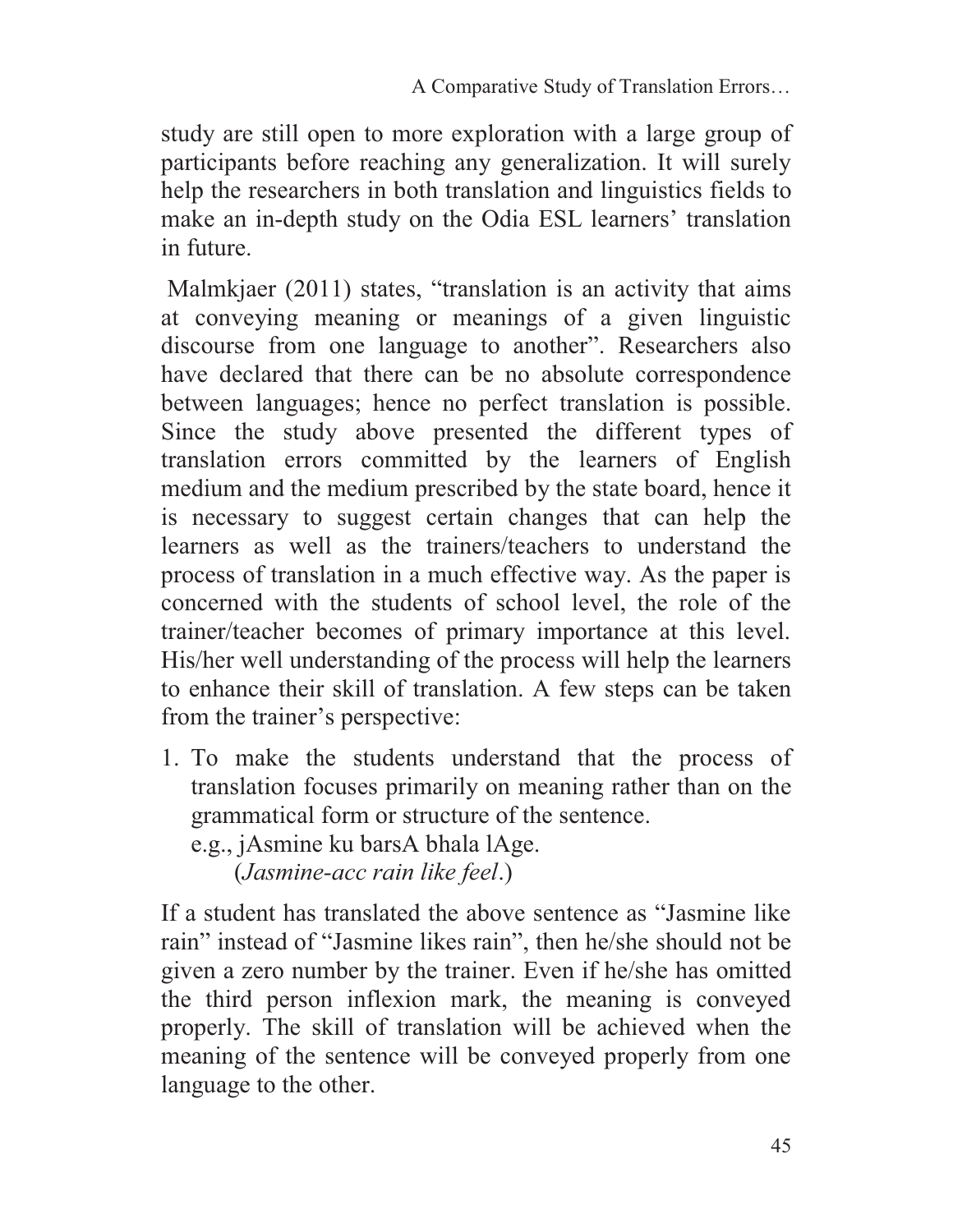- 2. L2 learners have restricted knowledge of vocabulary and grammatical form in comparison to the native speakers. In that case, asking them to find out the exact form and vocabulary in the target language becomes a burden on them. They must be allowed to think liberally and innovatively with the limited knowledge they have in the target language.
- 3. Cultural differences between the speakers or the languages also play a role in translating certain texts. Some descriptions become culture-specific at a certain point in time. The words used for those descriptions cannot be exactly translated to another language. The trainer/teacher has to make these points clear to the students.

e.g jharaNa kuLu-kuLu nAda-re bohuchi. (Odia) *stream –sound of water – flowing* 

The above sentence which is in the Odia language gives a description of the sound of a flowing stream. The word *kuLukuLu* here represents the sound. It is difficult to translate that sound into English or in any other language for that matter. These few points can be taken care of before teaching translation skills to the learners.

# **References**

- CORDER, STEPHEN PIT. 1967. The Significance of Learners' Errors. *IRAL*. 161-170.
- DU, W. & SAEHEAW, T. 2020. Errors in Translation: A Case Study of Chinese into English Translation. *Language Learning in Higher Education*. 10 (1). 129-142.
- ELLIS, R. 1994. Implicit/Explicit Knowledge and Language Pedagogy. *TESOL Quarterly*. 91-113.
- HATIM, B. 2001. *Teaching and Researching Translation*. Malaysia: Pearson Education.
- JAMES, C. 1998. *Errors in Language Learning and Use*. Hong Kong: Addison Wesley Longman Ltd.